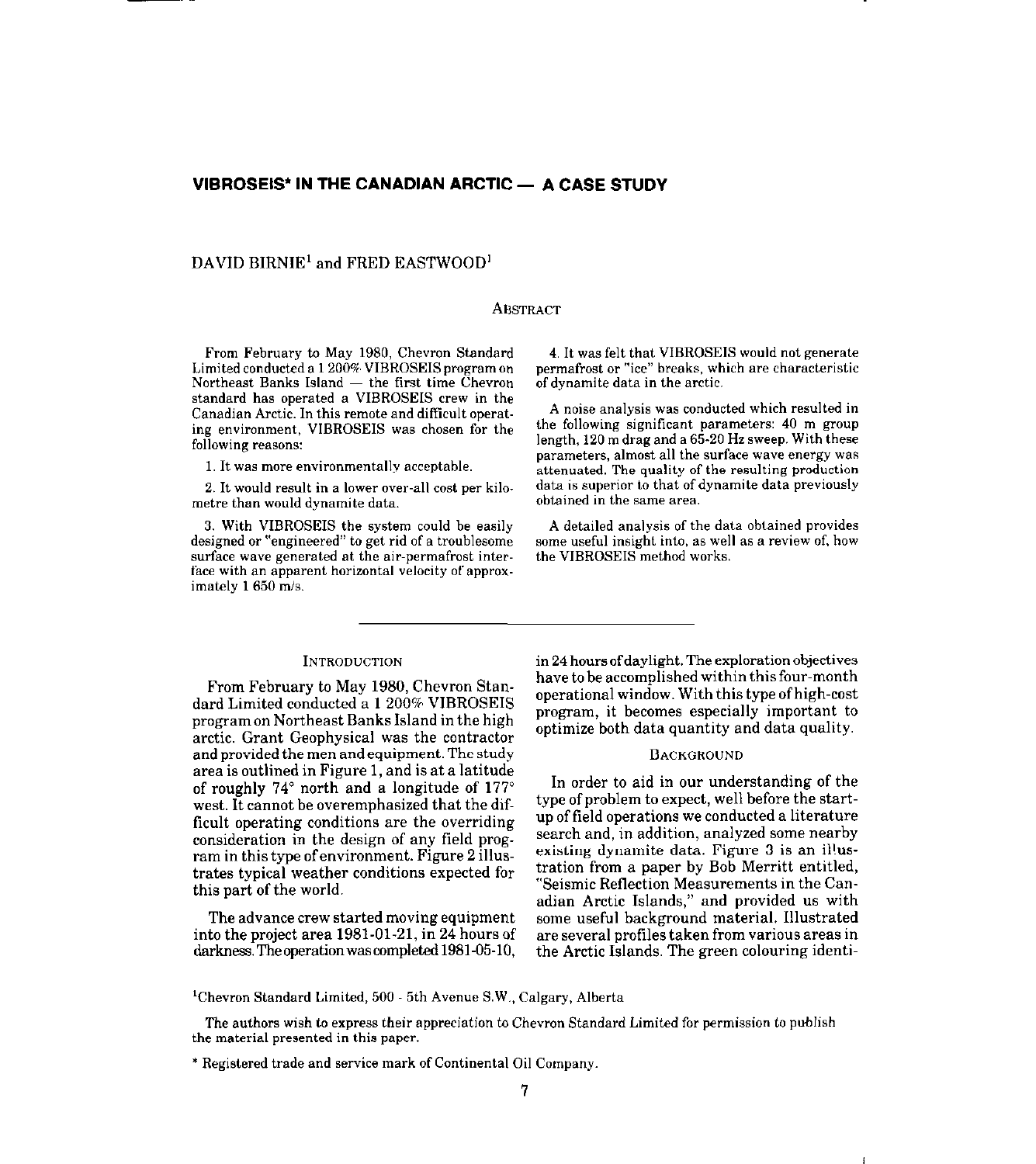

Fig. 1. Index map of study area.



Fig. 2. Typical Arctic weather conditions.

fies the first-break energy, and the blue identifies the reflection energy. Shaded in red is a surface wave with a velocity of roughly 1500 m/s to 1 800 m/s  $(5\ 000\ \text{ft/s}$  to 6 000 ft/s). This wave has many of the characteristics of a Rayleigh wave generated at the air-permafrost interface. The yellow shading highlights a series of permafrost or ice breaks which are characteris-



Fig. 3. Several typical dynamite profiles from the Canadian Arctic Islands.

tic of dynamite land data in the Arctic. They vary in intensity and occur at random times after the initial blast. It is felt that ice breaks are caused by the relaxation of stresses within the permafrost layer after the initial blast.

#### **DYNAMITE DATA**

Two typical dynamite profiles from the study area are shown in Figure 4. They are plotted with no grain adjustment except for trace-totrace equalization. Many of the features present on the profiles in Figure 3 are also present on these two profiles. A bad ice-break problem plagues the left-hand profile, and a very strong surface wave is present on both. These two profiles have been analyzed in more detail in the frequency wave number or F-K domain. Figure 5 illustrates the format Chevron uses for F-K plots.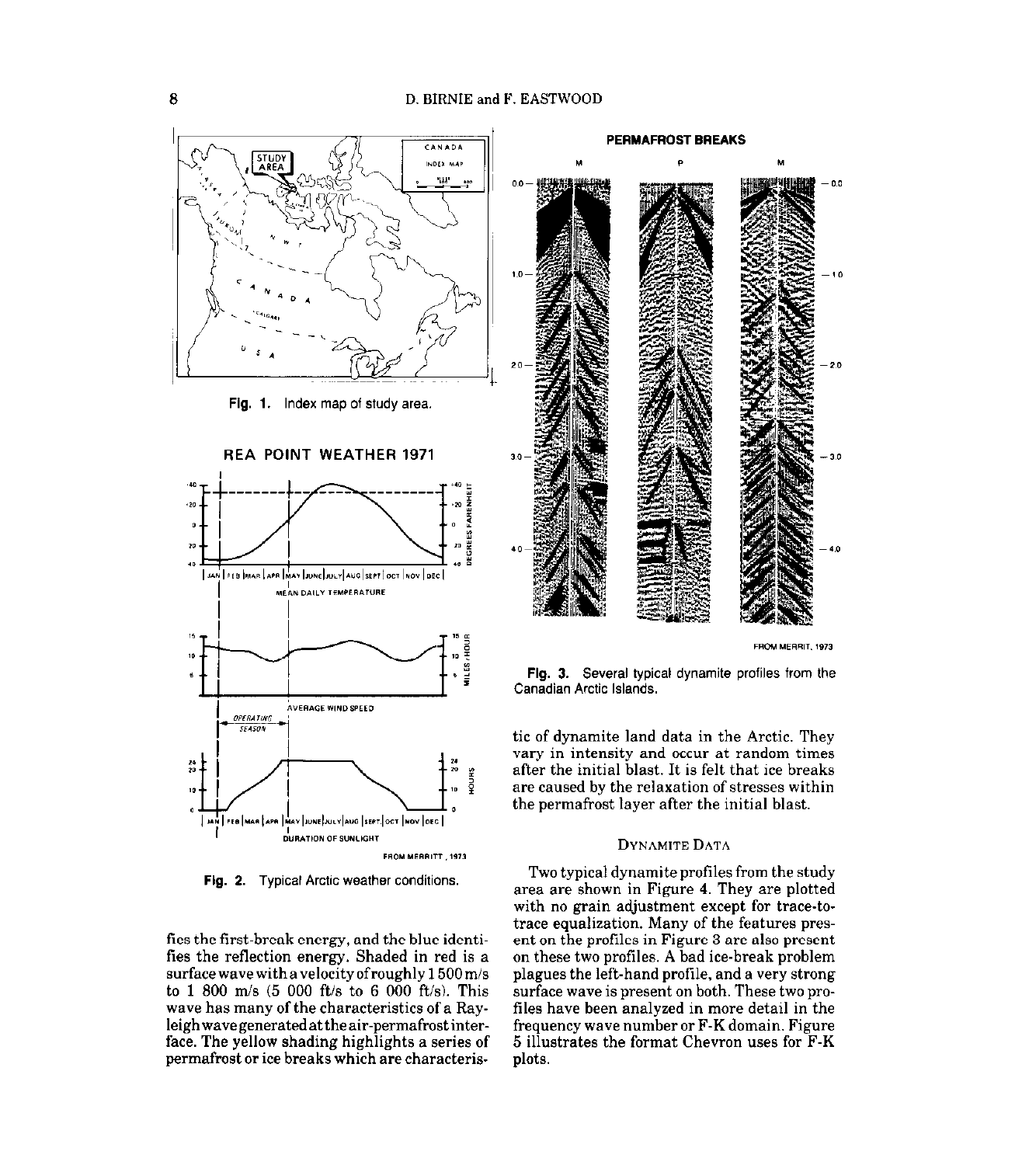į,



Fig. 4 Two dynamite profiles from the study area.



Fig. 5. Frequency wavenumber (F-K) plot format.

Figure 6 contains an F-K plot of the first 48 traces of our familiar dynamite profile. This profile has had no gain, filters or mutes applied. The events are identified by using the same colour scheme as in Figure 3. The first-break energy (shaded green) has an apparent horizontal velocity of roughly 3 800 m/s (12 500 ft/s). The Rayleigh-type surface wave (shaded red) has an apparent horizontal velocity of 1 500 m/s (5 000 ft/s). From this illustration, it becomes apparent that the amplitude of the surface wave is twice as large as that of the first breaks and roughly twenty times greater than that of the reflection energy. In addition, the surface-wave energy is broadband and ranges up to 25 Hz in this example. Clearly, simple bandpass filtering will not remove the surface-wave energy entirely (without sacrificing a significant portion of the reflection energy).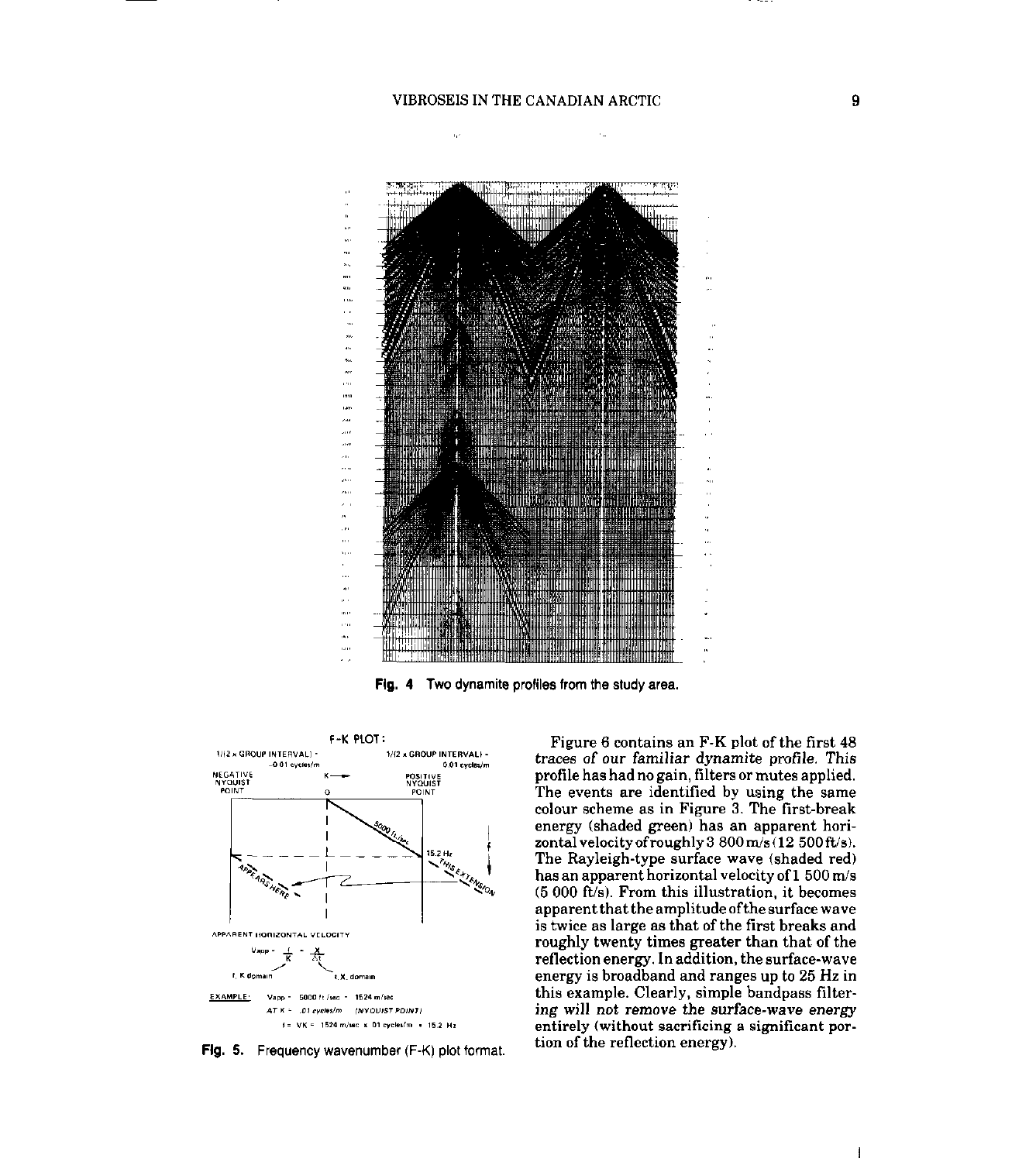## D. BIRNIE and F. EASTWOOD



Fig. 6. F-K plot of typical dynamite profile, with no gain adjustment.



Fig. 7. Typical seismic energy pass band, in the frequency-wavenumber domain.

Fig. 8. Array filter for 1977 dynamite data.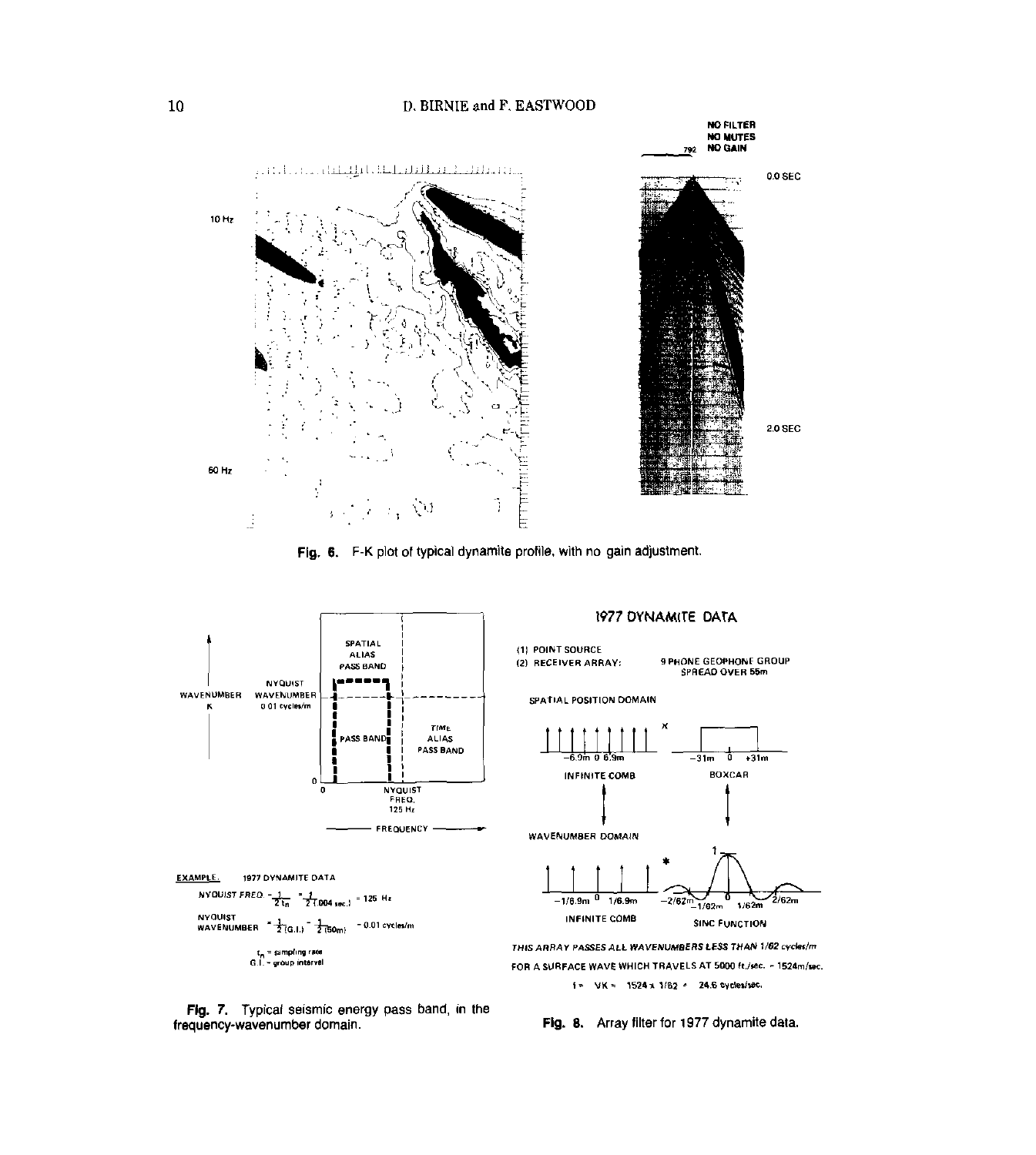

Flg. 9. F-K plot of dynamite profile, after AGC gain adjustment.

In the seismic industry, recording is normally restricted to within a nonaliased frequency pass band. That is, we try not to record any energy beyond the Nyquist frequency by selecting appropriate sampling rates and field filters. However, in the wave number or K domain, spatially aliased energy is often recorded. This is because group intervals and group lengths, which affect the Nyquist Point and array filter, are more often dictated by other operating considerations (such as avoiding overlapping groups, etc.).Inanyevent,spatiallyaliasedenergydoes not become a severe problem until it wraps around back into the reflection energy, which is near the  $K = 0$  axis.

The dashed box in Figure 7 diagrammatically illustrates the energy pass band for typical seismic surveys. It is clearly visible in Figure 6 that some of the surface-wave energy (shaded red) is spatially aliased.

The abrupt termination of the aliased surfacewave energy is a function of the array para-

meters used for this survey. These 1977 dynamite data were recorded by using single shots and nine geophones spread over 55 m. Figure 8 illustrates how these parameters are represented mathematically. In the wave-number domain, the array filter is a SINC function  $(i.e.,$  $\text{SINX/X}$  with its first zero crossing at  $1/62$  m. This theoretical cutoff matches exactly with the observed termination ofthe aliased surface-WaYe energy

It is illustrative to follow a simplified process flow scheme and observe the effects on the var. ious energy forms. The first step is to apply AGC gain to balance the energy down the section, as in Figure 9. The reflection energy (in blue) is now identifiable, also evident is backscattered energy (shaded orange). Following the gain adjustment, the first-break and surfacewave energy is muted out, as shown in Figure 10. These mutes seriously reduce coverage on the shallow events of interest and, at times, the nominal coverage of 600% is halved. Finally, a bandpass filter is applied to enhance the reflec-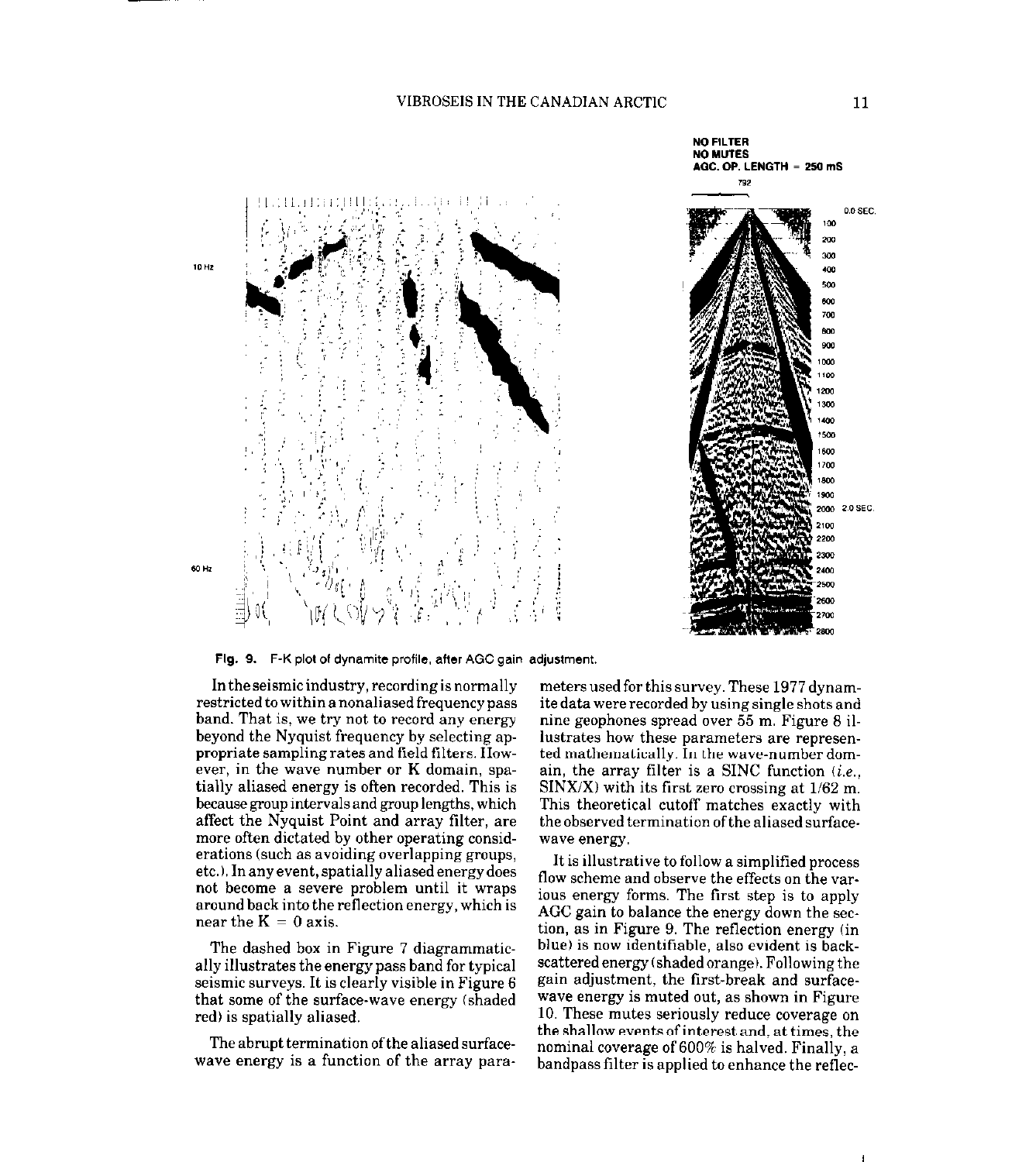

Fig. 10. F-K plot of dynamite profile, after muting of first-break and surface-wave energy.

tion energy, as in Figure 11. The reflection energy has now been considerably enhanced as compared with Figure 6. This profile is now ready to have statics and normal moveout applied, then be stacked with others to produce the final stacked section.

Figures 12 and 13 give us a comparison between the two dynamite profiles from Figure 4. Both profiles have had the same sphericaldivergence gain function applied. The ice breaks inFigure 13persistthroughevenasixfoldstack. The dashed vertical line in Figure 13 represents the first zero crossover in the wave-number domain due to the geophone array, and any aliased ice-break/surface-wave energy (in red)

appearing to the right of this line is side-lobe energy. Notice that the surface-wave energy pattern mirrors the theoretical-array attenuation function (the SINC function) that we determined earlier in Figure 8. This side-lobe energy interferes with the reflection energy at approximately 40 Hz, and has negative consequences if we try to use a velocity filter to remove the surface-wave and ice breaks.

Before any field testing, several areas of concern have been isolated, notably the surface wave, which reduces coverage shallow in the section, and the ice break problem, which renders many dynamite profiles virtually useless.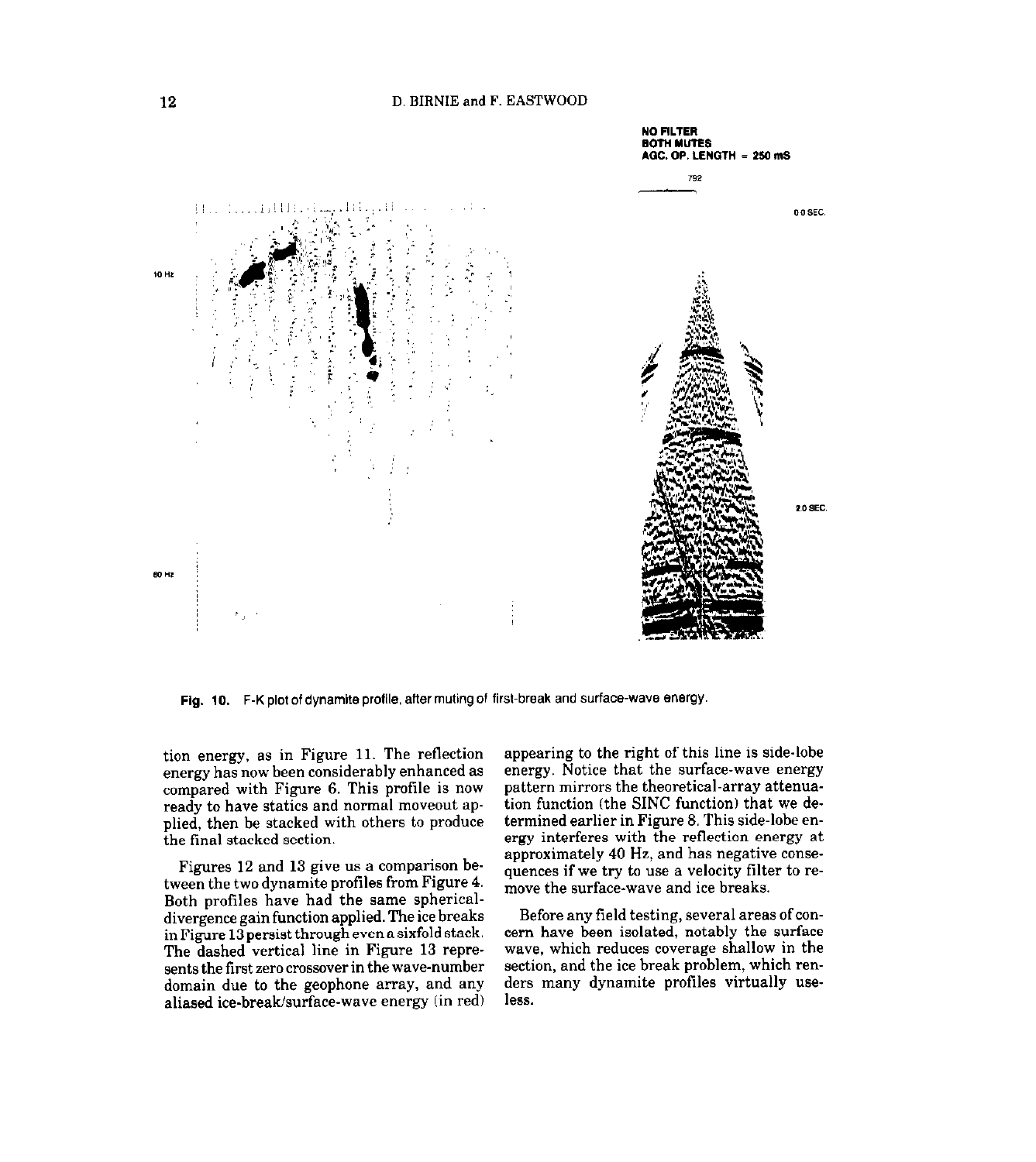

Fig. 12. F-K plot of dynamite profile, after spherical-divergence gain adjustment.

13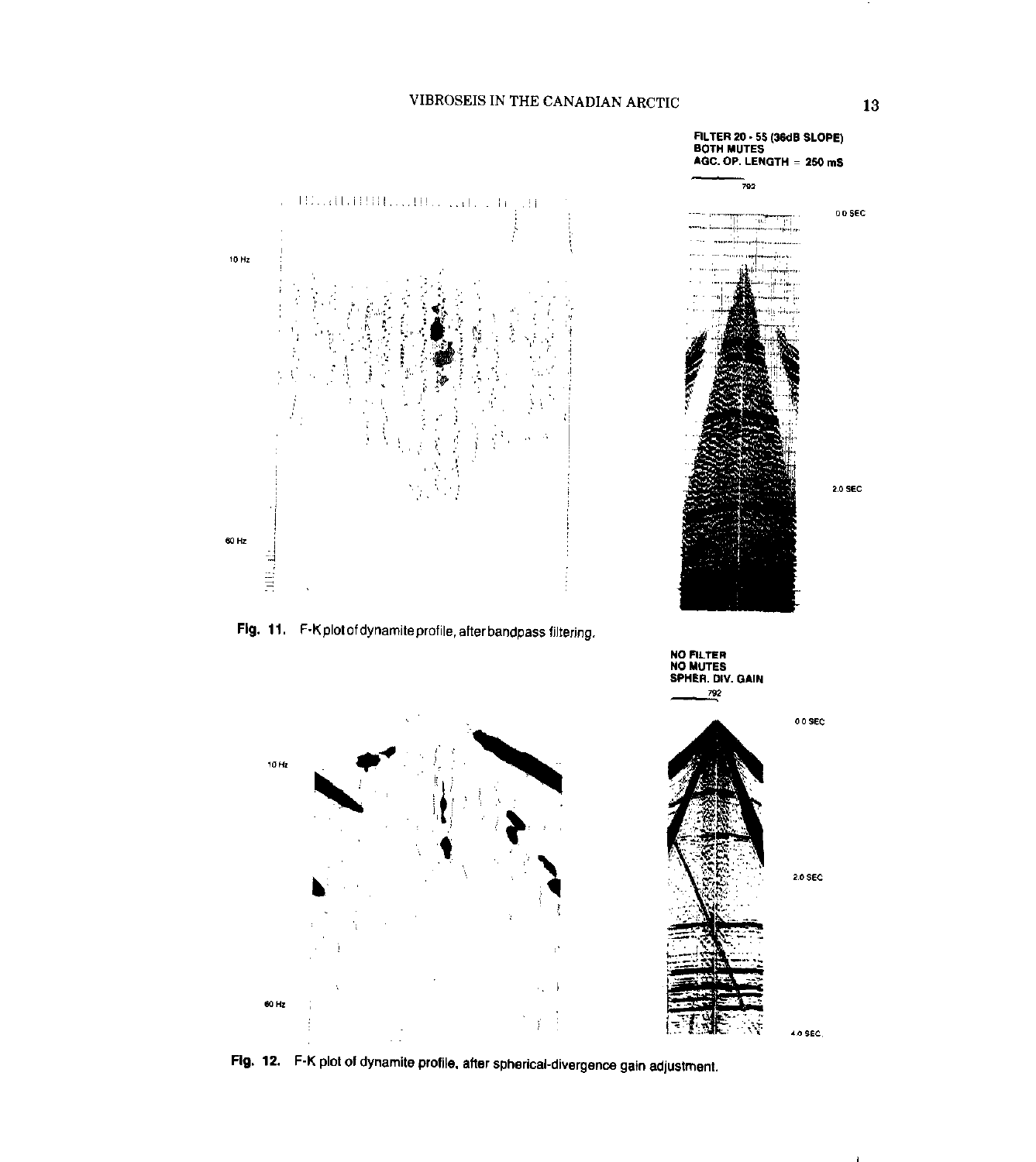

Fig. 13. F-K plot of dynamite profile, with ice breaks, after spherical-divergence gain adjustment.

#### NOISE TEST

To aid in our understanding of these noise problems, during the first dayoffield recording we performed a VIBROSEIS walk-away noise analysis. The spread geometry is illustrated in Figure 14 and explained in Table 1. The geophone spread consisted of six traces, 5 m apart. Each trace consisted ofnine geophones bunched together to simulate a point receiver. The four vibrators were positioned side by side to simulate a point source. They moved progressively away from the geophone spread, vibrating in a particular fashion at each of the six composite locations A through F. This procedure yields a series of profiles ranging in offset from 5 m to 3 000 m. Figure 15 illustrates how each composite is made up in detail. Each record is defined as the four vibrators sweeping simultaneously once only. This particular combination of records was chosen so that in the processing centre,avarietyafsourcearrayscouldbesimulated.

Examples of some individual records from composite A, before cross correlation, are shown in Figure 16. No gain or trace-to-trace equalization has been applied. The four vibrators swept down from 80 Hz to 20 Hz over 12 seconds, and recording continued for 4 additional seconds.

Hence, the total record length is 16 s. After cross correlation, the record length is collapsed to 4 s (see Fig. 17), and it has become evident that most of the energy on these records is concentrated in the surface-wave and first breaks. Any energy visible further down the profiles is correlation noise, not reflection energy.

After completion of the walk-away procedure, the field tapes were flown back to Calgary, and different array parameters were simulated by Chevron's processing centre, using the basic processing flow outlined in Figure 18. The processing primarily involves the summing and stack. ing of the various 144 records in different manners, in order to simulate different source and receiver arrays. In the meantime, the crew continued with a set of interim parameters outlined in brackets in Table 2.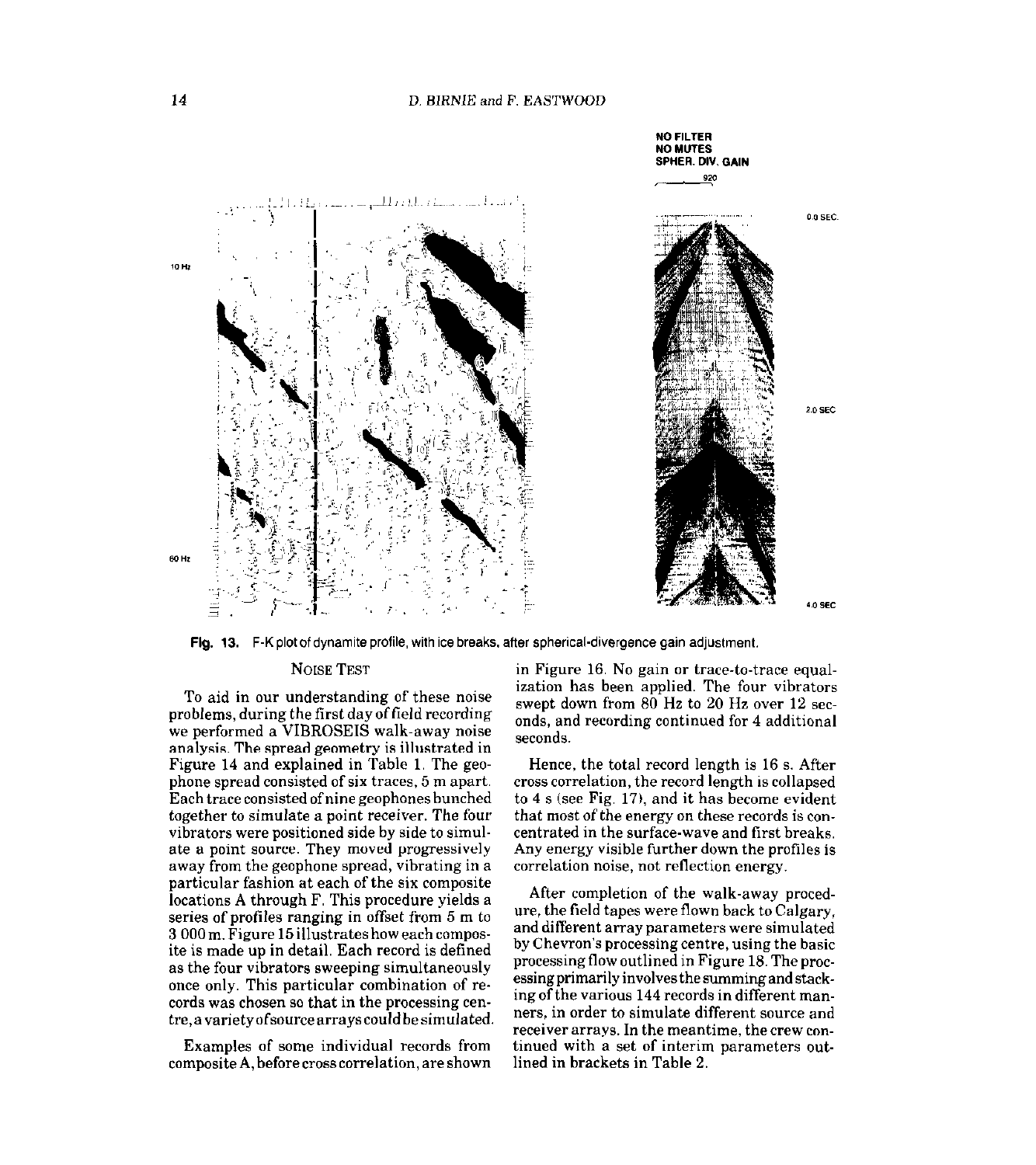

Fig. 14. Geometry of VIBROSEIS noise spread.

#### **GEOPHONE SPREAD (SEE FIGURE 14)**

 $-96$  TRACES

-9 PHONES BUNCHED TOGETHER FOR EACH GROUP

- -GROUP SPACING 5m
- -TOTAL SPREAD LENGTH 475m

## VIBRATING PROCEDURE (SEE FIGURES 14, 15)

- -ON FIGURE 14 ARE SHOWN 6 IDENTICAL VIBRATING POINT COMPOSITES (A,B,C,etc.) **EACH OF LENGTH 120m**
- -WITHIN EACH COMPOSITE ARE 13 INDIVIDUAL VIBRATING POINT LOCATIONS (NUMBERED 1 TO 13 IN FIGURE 15) 10m APART
- -SHOWN IN FIGURE 15 ARE THE NUMBER OF RECORDS PRODUCED AT A PARTICULAR VIBRATING LOCATION FOR EXAMPLE IN VIBRATING LOCATION NO. 5, 3 RECORDS ARE PRODUCED
- -TO PRODUCE ONE RECORD THE 4 VIBRATORS STAND SIDE BY SIDE AND SIMULTANEOUSLY SWEEP ONCE FOR 12 SECONDS (20/80 Hz) AND A 16 SECOND RECORDING IS MADE (FOR EXAMPLE AT VIBRATING LOCATION No. 5 THIS PROCEDURE IS REPEATED 3 TIMES AND 3 SEPARATE RECORDS ARE PRODUCED.)
- -THERE ARE 24 RECORDS PRODUCED IN EACH COMPOSITE (144 RECORDS IN TOTAL)



Table 1. Procedure used for noise test.

Fig. 15. Detail of vibrating composite B.

 $\mathbf{I}$ 

15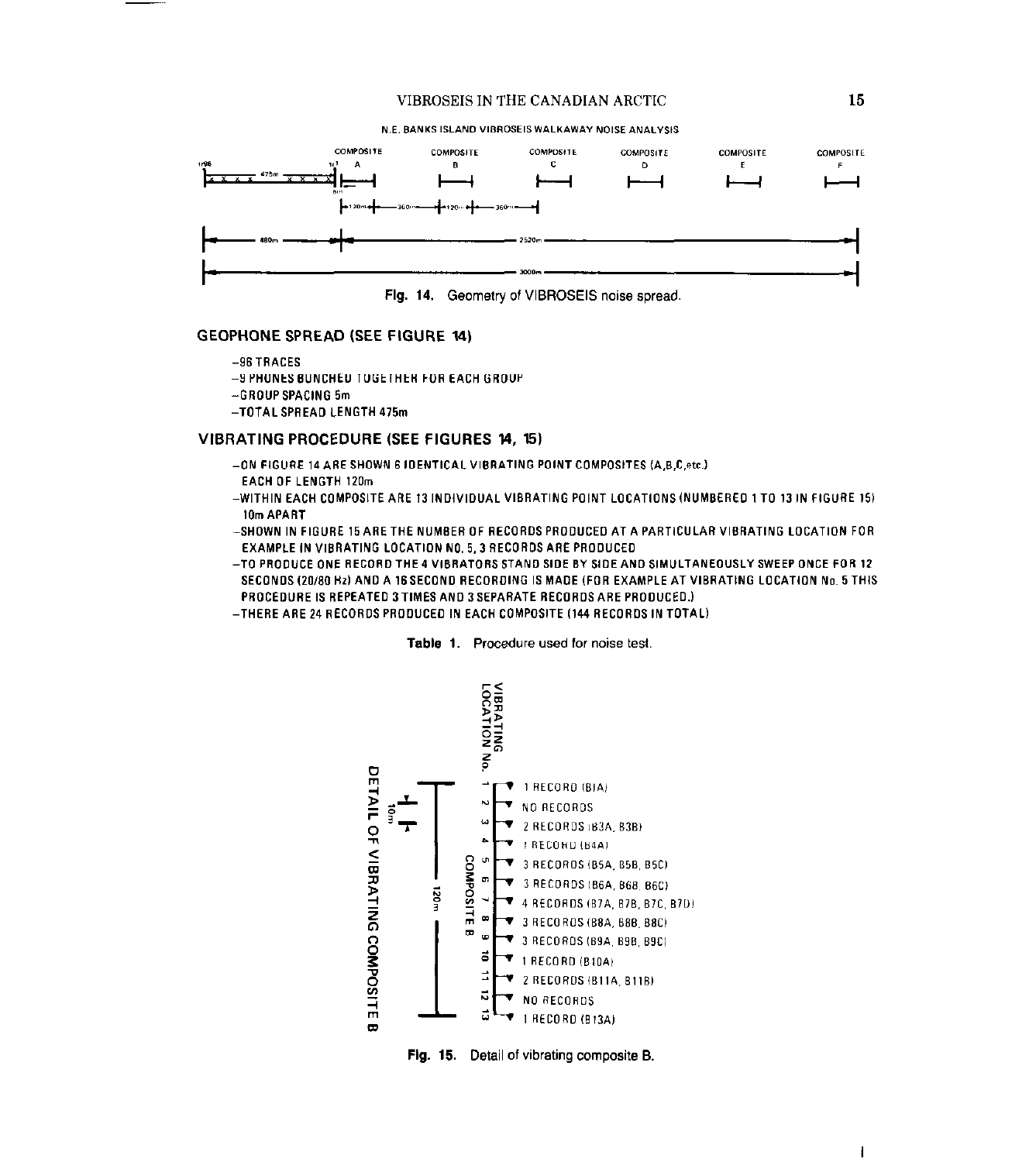

Fig. 16. Typical uncorrelated records from noise test.

The results of the field tests are summarized in Figure 19. The nine panels are the same profile with only different simulated source and receiver array lengths. As the array lengths increase, it is easy to see the progressive attenuation of the surface wave. With the longer arrays, the surface wave is difficult to identify and the reflection energy shows good continuity through this noisy zone. The final field parameters that were chosen are outlined in Table 2. It was felt that a vibrator drag of 120 m and a 40 m group length provided optimum data with minimum operating difficulties.

Now let us look at this choice of parameters from an array-filtering point of view. The 120 m drag consists of the four vibrators in line 20 m apart, sweeping 16 times, moving up 4 m between each sweep. This source array can be approximated mathematically as a triangular source of length 136 m (see Fig. 20). The combined array-filtering effect of the source and receiver array is outlined in Figure 21. In the wave-numberdomain. thecombinedarray-filter function is a complex  $SINC^2$  x  $SINC$  function. The first zero crossover is at a wave number of 1168 m, and the side lobes are negligibly small.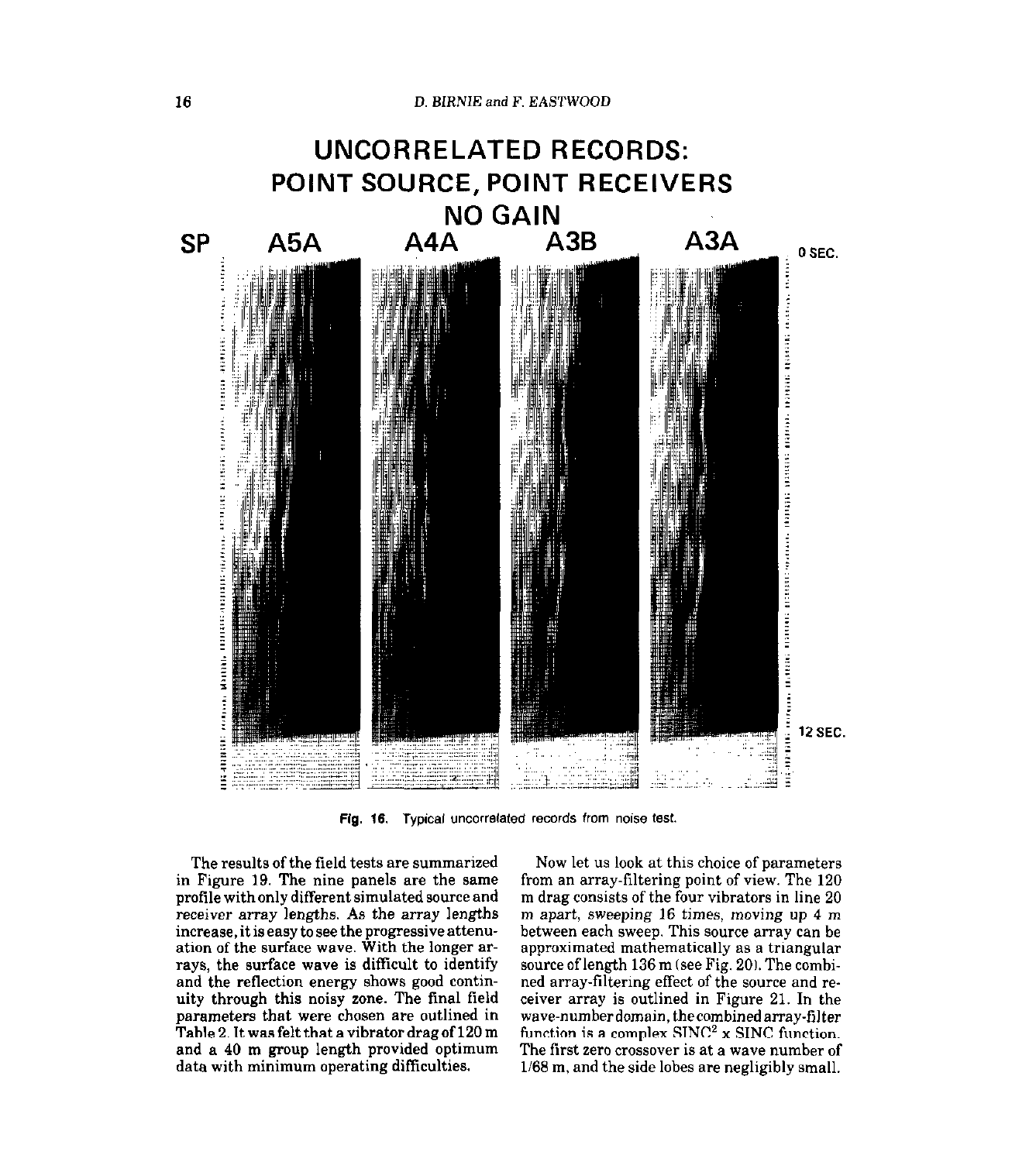# CORRELATED RECORDS: POINT SOURCE, POINT RECEIVERS NO GAIN SP LA?A-I A4A A3B A3A d7GM 0 SEC. 96 TRACES GROUP INTERVAL 5M 4 SEC. I **OFFSETS** 520M 45M اً 500M 25M<br>500M 35M **25M** 510M

Fig. 17. Typical correlated records from noise test.

## NORTHEAST BANKS ISLAND FIELD PARAMETERS



Fig. 18. Process flow for noise test. data and 1980 VIBROSEIS Data.

Table 2. Field parameters used for 1977 dynamite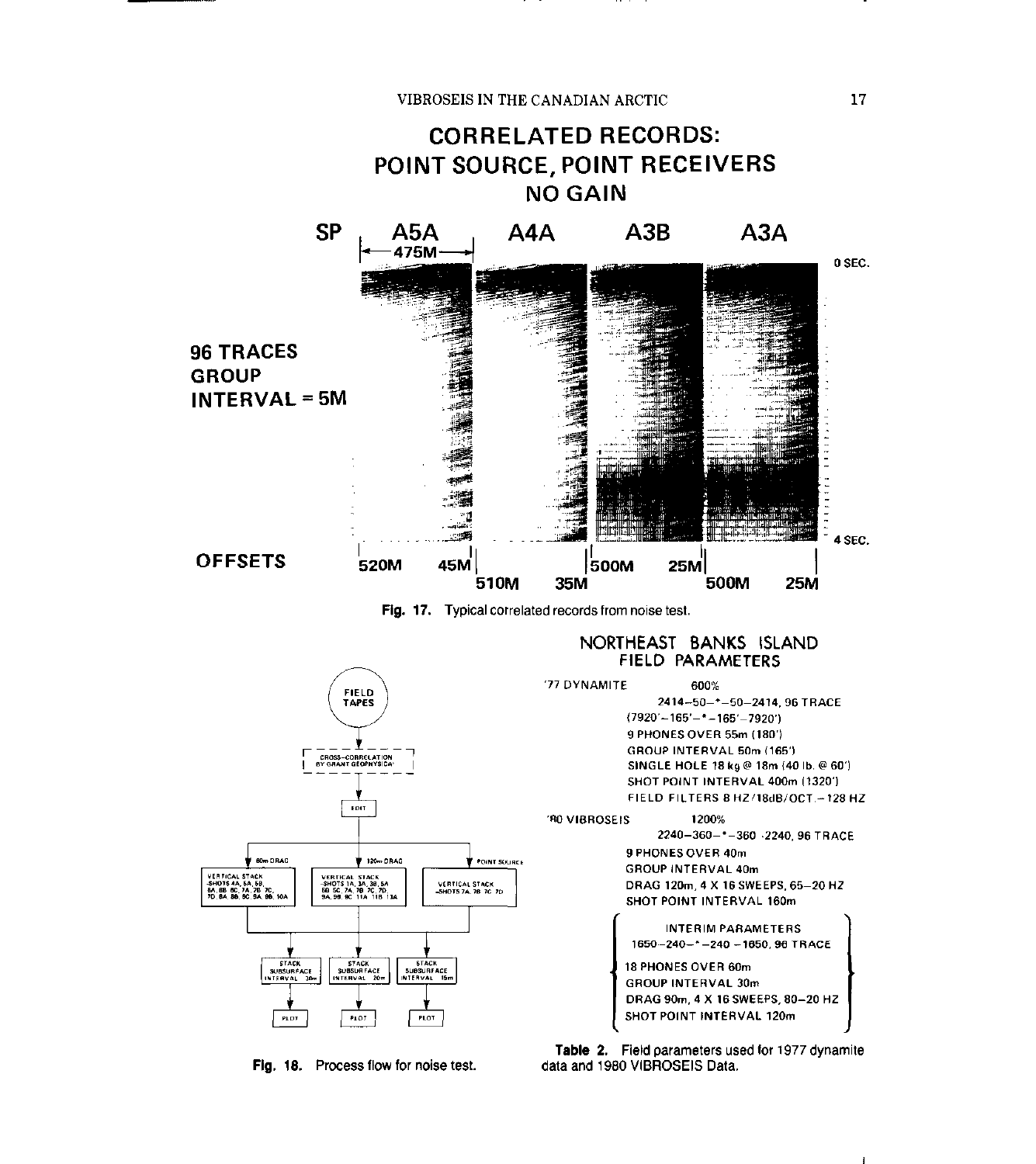#### D. BIRNIE and F. EASTWOOD

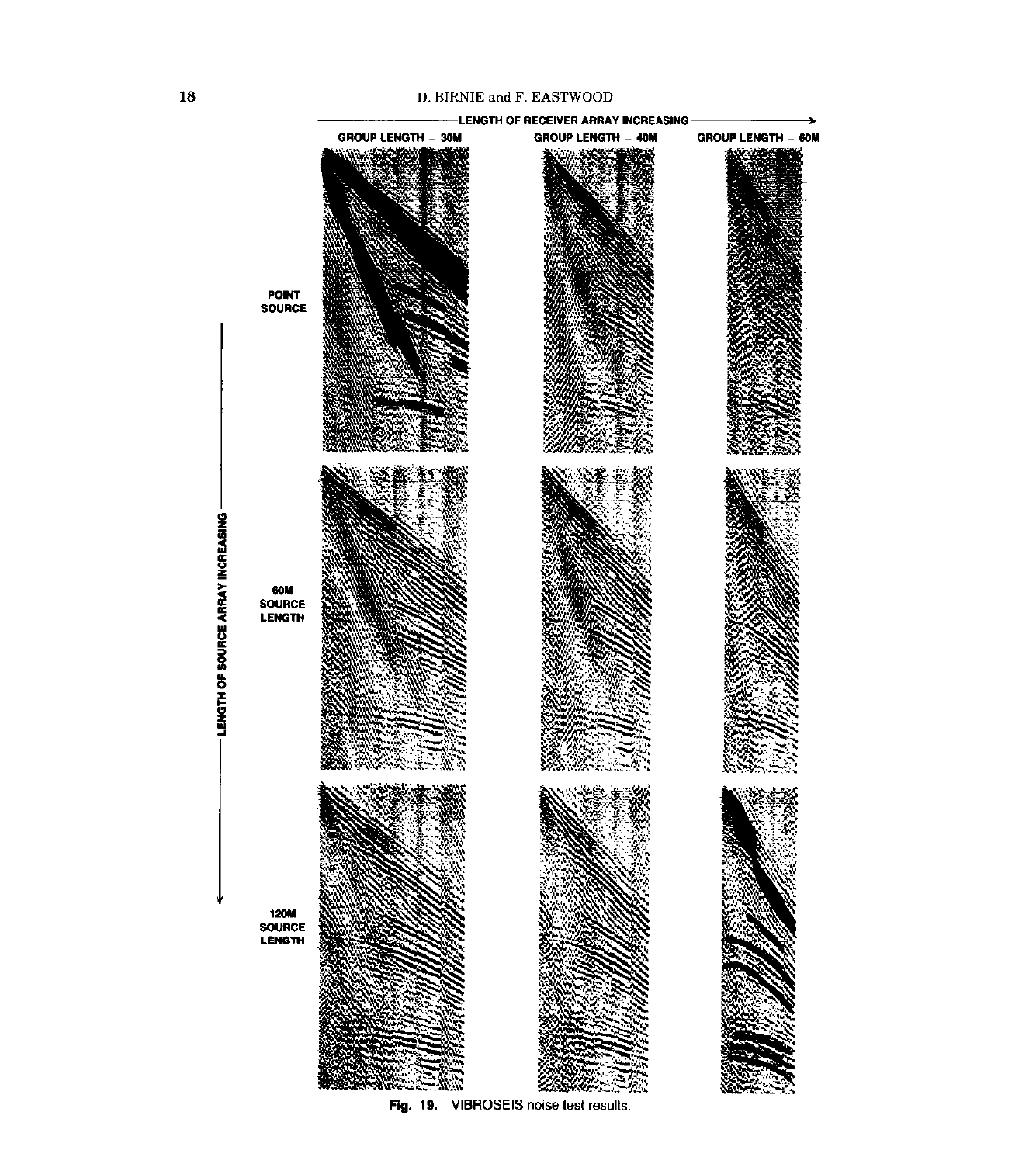In terms of the surface-wave energy, with an apparent horizontal velocity of  $1524$  m/s ( $5000$  ft/s), only frequencies less than 22.4 Hz will be passed (see Table 3).

#### VIBROSEIS DATA

These theoretical results are confirmed by actual VIBROSEIS profiles. Figure 22 is an F-K plot of a typical such profile. The oblong pod of aliased energy, shaded red, is all that remains of the surface wave. The effect of the surface wave has been almost entirely eliminated through a combination of sweep and array design. The vertical dashed line represents the theoretical-array cutoff in the wave-number domain. The sloping dashed linerepresents where the surface-wave energy should plot but is absent because the VIBROSEIS sweep terminates at 20 Hz. In comparing Figures 9 and 22, the shallow events are correlatable from full offset to full offset on the VIBROSEIS data whereas, with the dynamite data, the shallow-reflection energy is completely obliterated in the region ofthesurfacewave.TheVIBROSEISdataallow a full 1 200% coverage on the shallow events of interest whereas, with the dynamite data, because ofthe need to mute out the surface waves, the coverage on the shallow events drops to roughly half of 600%, or 300%.

Figures 23 and 24 give a comparison between the VIBROSEIS and dynamite data in stacked form. These are wave-equation migrated time sectionscomparingaverage-quality-VIBROSEIS data with good-quality dynamite data. The VIBROSEIS data are definitely superior in the zone of interest, roughly 0.5 to 2.5 s. Deeper in the section, though, the dynamite data appear superior. If the horizontal scale of the sections is compressed, the comparison is a little clearer, as seen in Figures 25 and 26.

One alternative to muting out the sutiace wave on the dynamite data is to use a velocity or F-K filter in the F-K domain to attenuate the surface wave (and ice breaks).

Figure 27 is an example of a dynamite section that has been velocity-filtered (before stacking) to attenuate the surface wave. The data are still inferior to the VIBROSEIS data shallow in the section; in fact, it is questionable whether velocity filtering has gained anything over conventional muting in this case.



**EACH VIBRATOR VIBRATES 16 TIMES OVER 60m** (MOVE UP BETWEEN SWEEPS = 4m)

#### **VIBRATOR**

| -3 | 1111111111111111 |  |
|----|------------------|--|
| -2 | ,,,,,,,,,,,,,,,, |  |
|    | 1111111111111111 |  |





Fig. 20. 1980 VIBROSEIS source array.

**EQUIVALENT ARRAY PASSES ALL WAVENUMBERS** 

| LESS THAN 1/68 cycles/m | (ALL WAVELENGTHS<br><b>GREATER THAN 68ml</b> |                                                 |
|-------------------------|----------------------------------------------|-------------------------------------------------|
| PHASE VELOCITY          | v                                            | FREQ.<br><b>WAVELENGTH</b><br>$=1.4$<br>$=$ f/K |

SUPPOSE WE HAVE A SURFACE WAVE (RAYLEIGH-TYPE) WHICH TRAVELS WITH A HORIZONTAL VELOCITY OF 5000 ft./sec. = 1524 m/sec.

 $f = \sqrt{K} = 1524 \times 1/68 = 22.4$  Hz

19. ALL FREQUENCIES BELOW 22.4 Hz WILL BE PASSED.

Table 3. Effect of 1980 VIBROSEIS array filter on the surface wave.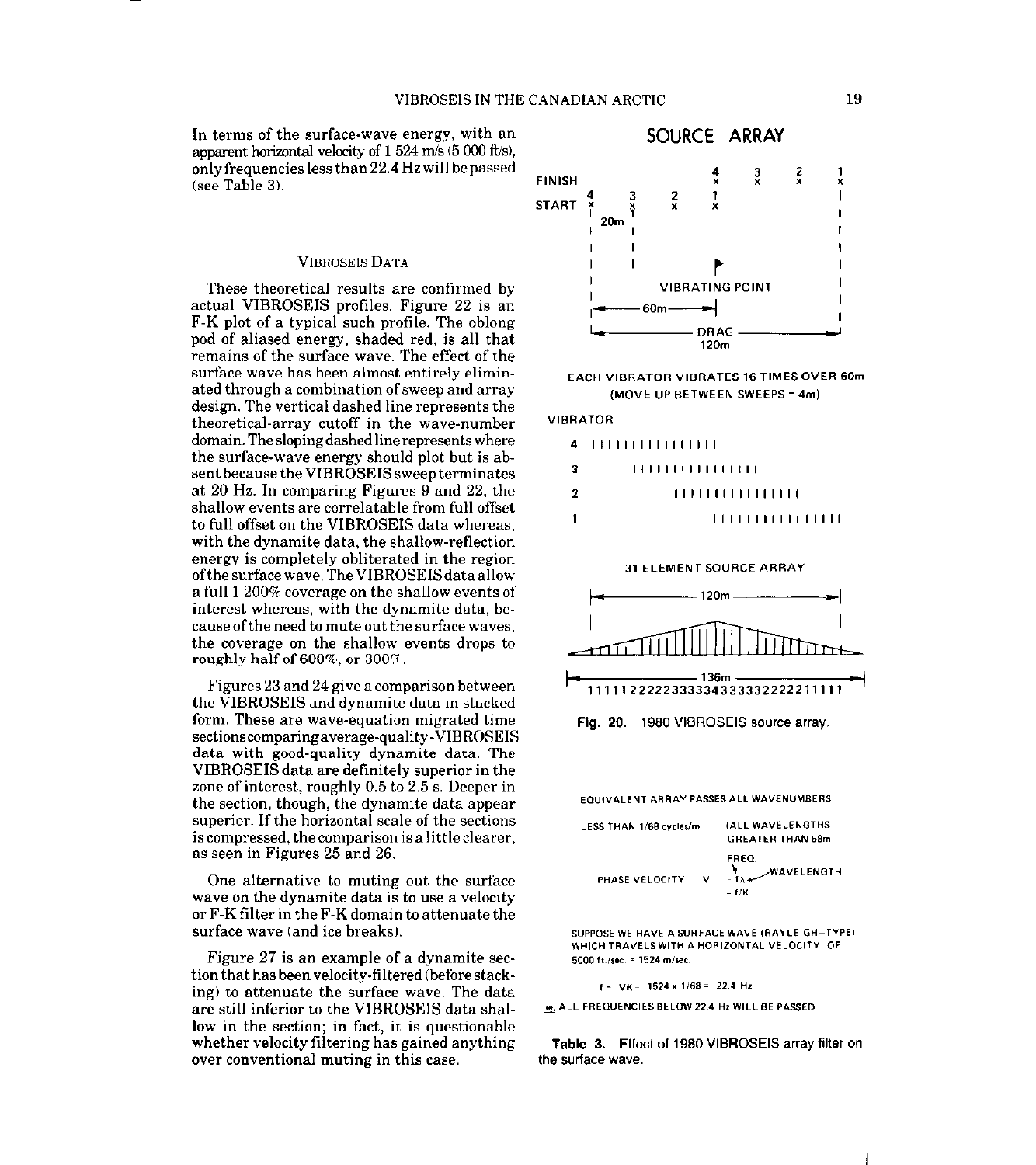

Fig. 22. F-K plot of typical VIBROSEIS profile, after AGC gain adjustment.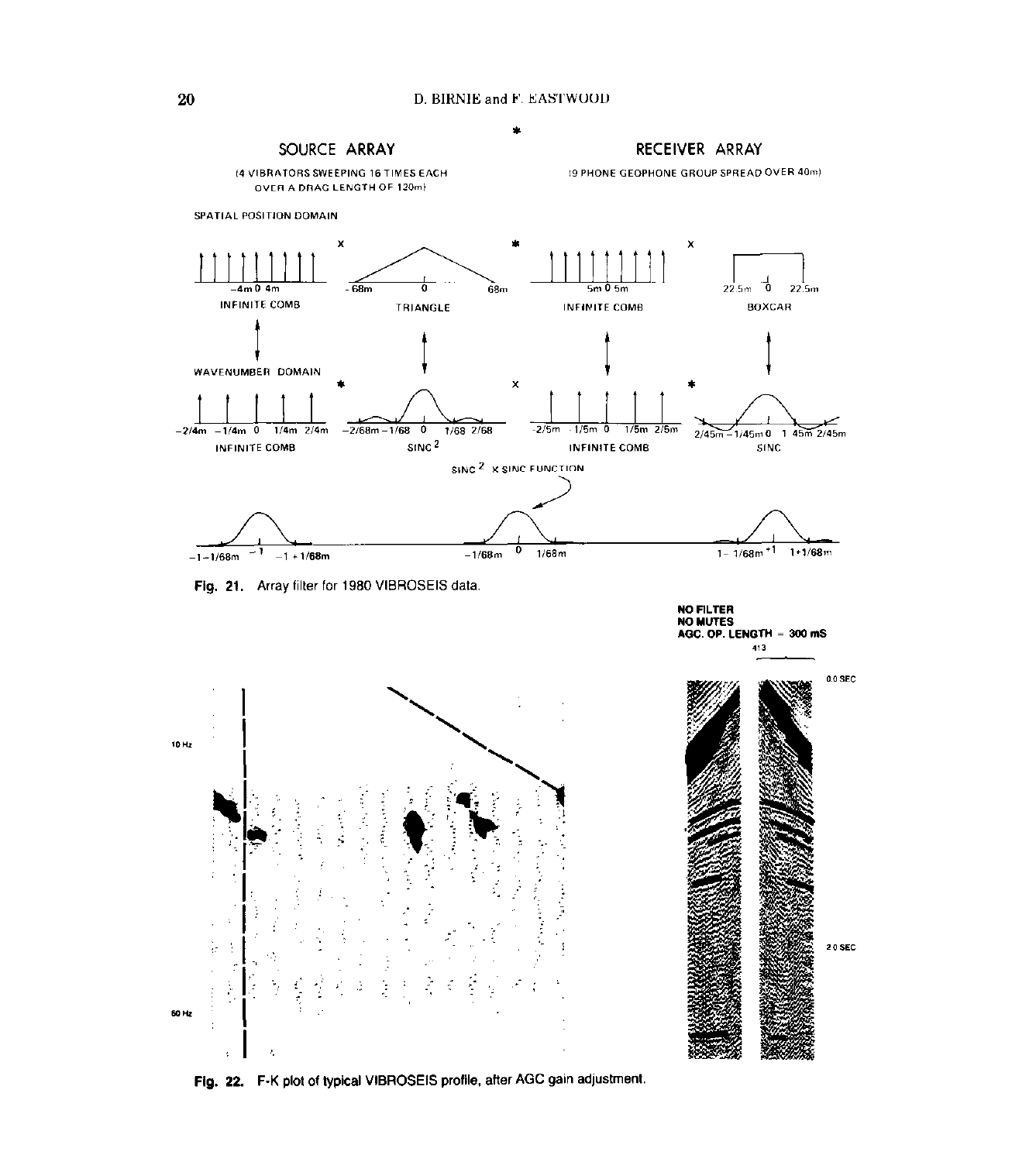1980 VIBROSEIS DATA: 1200 % MIGRATED TIME







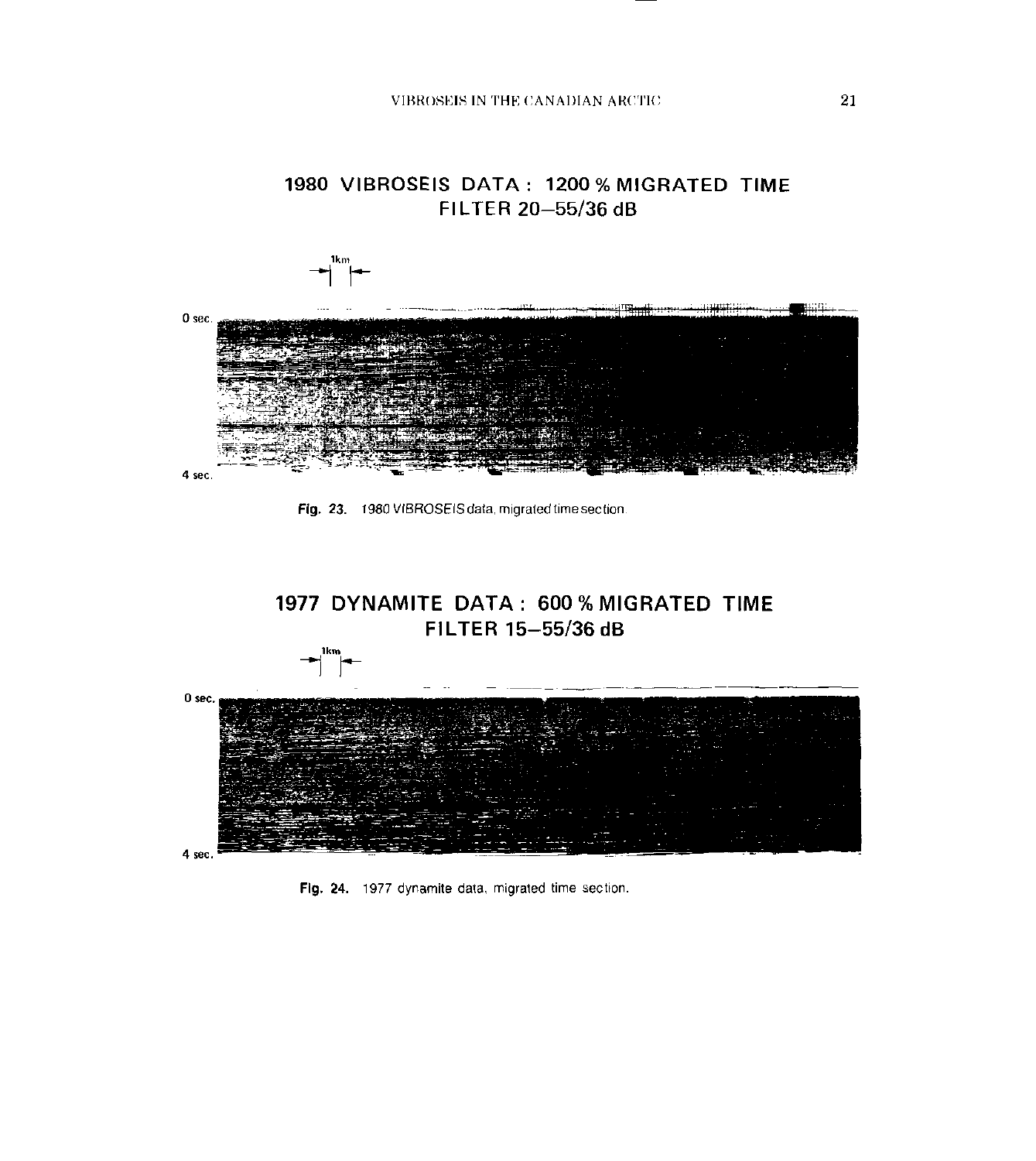



Fig. 26. 1977 dynamite data, compressed horizontal scale section.